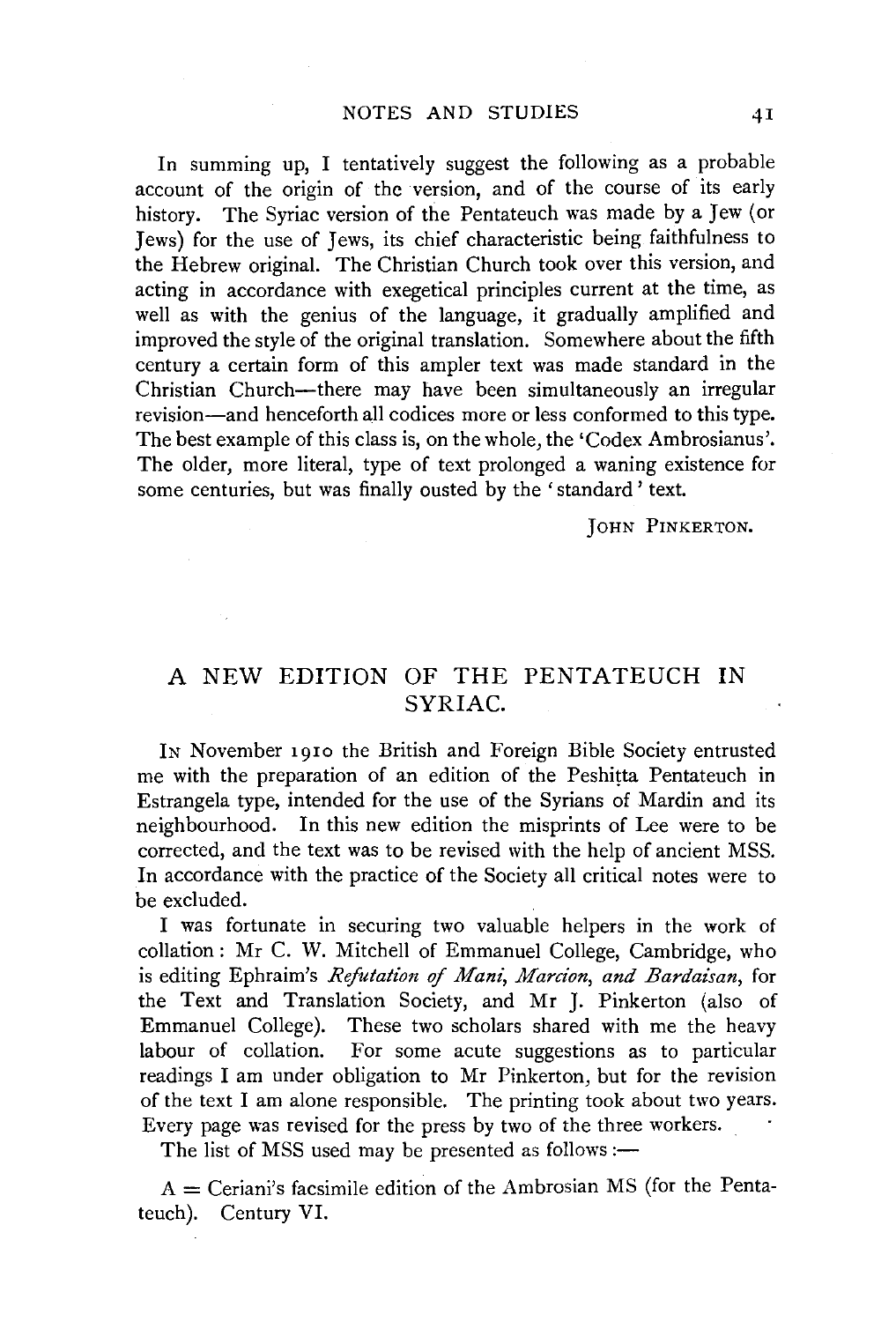$B =$  Camb. Univ. Lib. Oo. 1. 1 (Pentateuch). Century XII.

 $C =$  British Museum Add. 14,438 (Deuteronomy). Century VI.

 $D = B$ . M. Add. 14,425, dated A.D. 464 (Gen., Exod., Numb., Deut.).

 $E = B$ . M. Or. 4400 (Exod., Lev., Numb., Deut. i-xi). Century VI(?).

 $F =$  Florence, Laurent. Orient. 58 (Lev. xv  $I_4$ —ad fin., Numb., Deut.). Century IX. Photographs of this MS procured by Mr Pinkerton were used.

 $G = B$ . M. Add. 14,427 (Lev., Numb., Deut.). Century VI.

 $H = B$ . M. Add. 14,671 (Pentateuch). Century XIII.

 $J = B$ . M. Add. 14,426 (Genesis). Century VI or VII.

 $N = B$ . M. Add. 12,172, foll. 136-164 (Genesis). Century IX or X.  $R = B$ . M. Add. 14,428 (Numbers). Century VIII.

 $W =$  Bodleian C. 335 (Pentateuch). A.D. 1193-94 New College MS.  $Y = B$ . M. Add. 14,669, ff. 23, 24 (Deut.). Century VI.

 $1 =$  Camb. Univ. Lib. Oo. 1. 27 (Pentateuch). Nestorian; century XVIII (probably).

 $X = B$ . M. Add. 12,138 (Nestorian Syrian Massora). A.D. 899.

 $Z = B$ . M. Add. 12,178 (Jacobite Syrian Massora). Century IX or X.

Of these MSS a few  $(B, W, X, Z)$  were consulted only occasionally Y is but a fragment (Deut. xxxii  $51$ -xxxiv 7).

The American edition published at Urmi,  $1852$  ('U'), was freely referred to.

The problem presented by these MSS is a difficult one, specially in the first two books of the Pentateuch.  $\Delta$  'D' occupies the place of dignity, for at the end of the book of Exodus it bears a date which is the earliest attached to any Biblical MS. But when its text is examined two facts become clear :  $(i)$  that it differs from that of all other MSS,  $(2)$  that in these differences it agrees with the Massoretic text. Thus in Exod. iv  $13-31$  there are eleven cases in which D differs from A B E H 1 and agrees with the Massoretic text. It is probable that there are two recensions of the Peshitta of the books of Genesis and Exodus represented respectively in D and in A B E H 1. The former of these has possibly been accommodated to the Massoretic text, while the text represented by the agreement of A and E is, at least, as ancient as that of 'D ', and may be a more faithful copy of the original Peshitta. Accordingly, in forming the present text of Genesis and Exodus, the group  $A \overline{B} E H$  1 has been followed as far as possible, while  $D$  has been used with caution to promote a decision in cases in which the members of the group differ among themselves..

For the book of Leviticus' D' does not exist, and the textual problem is comparatively simple.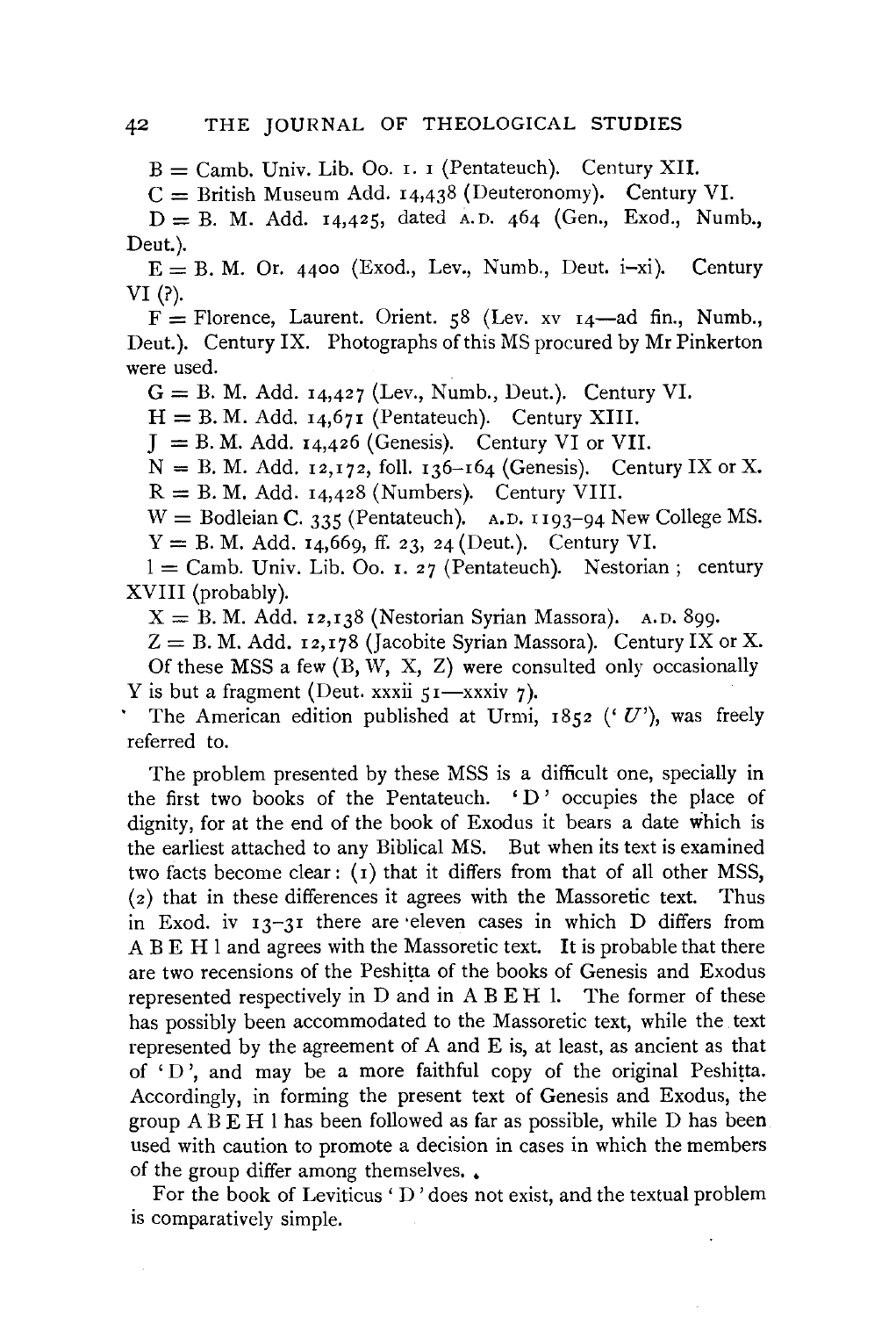For Numbers and Deuteronomy D is once more available, but the text has not the same striking character as for Genesis and Exodus. Probably it is very near to the original text of the Peshitta. Its reading has been adopted in most cases in which it is supported by one or more of the best of the remaining MSS ( $A$ ,  $\cdot$  F', or  $\cdot$  G').

Lee's text is over-full of marks of punctuation ; these have been much reduced in number in the present edition. *Seyame* is more sparingly used, for in the ancient MSS it often seems a recent addition. On the other hand, *seyame* is restored to the singular word *maumatha*.  $\epsilon$  an oath ', in deference to the weight of external evidence (including Barhebraeus on Gen. xxiv 8).

The number of new readings introduced on the authority of the oldest MSS is considerable, while their importance, it must be confessed, varies very much. In Gen. iii  $r_2$  the true reading of the Peshitta agrees exactly with MT, 'the woman whom thou gavest [to be] with me.' In iv 15 the text of the MSS (if it will stand) is to be rendered :-

 $'$  No! Thus [shall it be] with any slayer [of Cain]: Cain shall be avenged sevenfold.'

In vi 17 the difficult construction accepted in the MT is reproduced in the best Syriac MSS, 'the flood [even] waters' (so AD J N). In Exod. vi 2 the reading 'And God *(Allaha)* spake' is adopted on the evidence of A D against Bvid E H *(Marya,* 'the LoRD'), but in agreement with MT (vulgo et ed. Ginsburg). In ix 16 Lee (with A H W and MT) reads, 'that I might shew thee my power', but E (with some support from D) gives 'that I might *shew in thee* my power', and this reading has been preferred in the present edition. In Lev. i 16, the reading 'And he shall remove' (so MT) has been restored on the authority of A EH (with  $U$ ), and on the confession of Barhebraeus who testifies that this was the *Nestorian* reading. Numb. ix 20, according to the corrected text, runs, 'And when the cloud was *stretched* for days over the tabernacle' (so A D E G W and  $U$ ). In xii 8 the true reading is, 'The glory of the LORD he *hath seen'* (so  $\overline{AB}$   $\overline{D}$   $\overline{E}$   $\overline{G}$  R W and  $U$ ). In xiv  $\overline{I}$ , 2 three omissions have to be made from Lee's text, viz. 'a great weeping'-'on that day'-' by the hand of the LORD'. In Deut. xvi 10 the true reading is, 'According as he hath blessed thee', not as Lee, 'In order that he may bless thee'.

Some difficult readings remain after all available MSS have been consulted, e.g. in Exod. iv 25 the MSS read, 'I have *('ith li)* a bridegroom of blood', instead of 'Thou art to me' ('att li). The former reading looks like a corruption of the latter (within the Syriac), but I judged it right to follow the consensus of the MSS.

Owing to the exclusion of critical notes an arbitrary decision had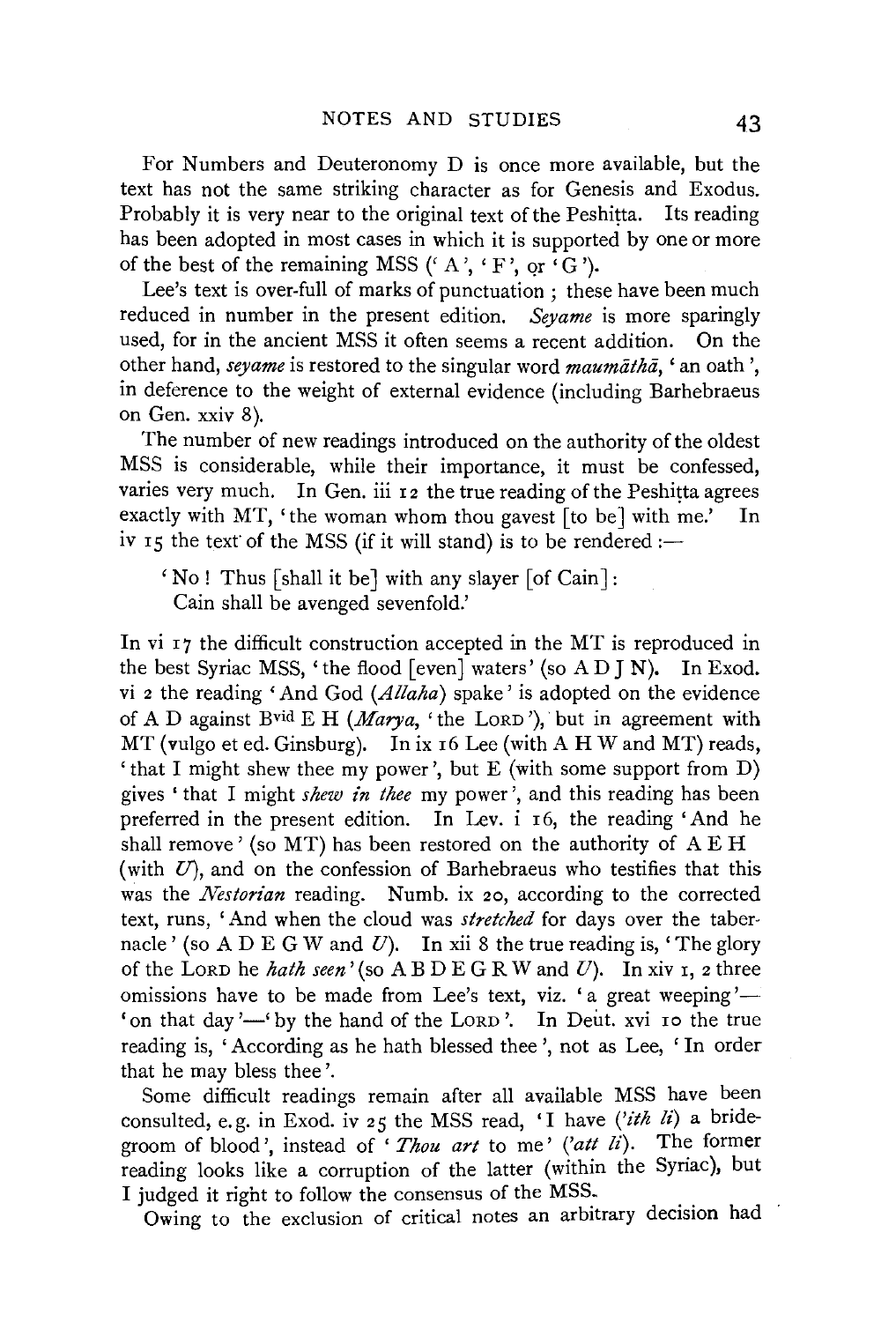sometimes to be made between two readings possessing an equal amount of support. Thus in Gen. xiii ro authority is equally divided between *Allalza* ('God') and *Marya* ('the Lord'). Similarly in Deut. xx *Slebbeh*  and *dileh* are equally well attested, though the former only appears in this edition.

In Deut. xi 14, 15 the reading of Lee  $'I$  will give rain . . . and  $I$  will give grass ' has been retained, but the attestation of the variant, *'He* will ... and *He* will', is equally strong. The first person is read by AFG in agreement with MT, while the third person has the support of DE H in agreement with LXX.

Further, it is right to call attention to some of the readings of D which have been rejected for want of support from other early MSS. In Gen. vi r, 4 for 'Sons of God', D seems to be alone in reading *'Bnai dayyane* ', ' sons of the judges'. In vii I D (again alone?) reads *Marya,*  ' the Lorp' (so MT), for *Allaha*, 'God'. In viii 21 the words 'the sweet savour' are translated doubly in the Peshitta, but D omits the first rendering (rêhā daswatha). In Exod. i 15 the names of the two midwives are given in A B E H 1 and Barhebraeus in the order ' Puah and Shiphrah', but D agrees with MT in giving the reverse order. In the last three instances it seems to me that D may preserve the original reading of the Peshitta.

The revision of Lee's edition of the Pentateuch has proved itself a task worth attempting, and it may be claimed for the new edition that it is a contribution to our knowledge of the Peshitta text. I cannot conclude these introductory words without expressing my deep sense of gratitude to the two scholars whose co-operation made the work possible, and to the British and Foreign Bible Society which through its Editorial Secretary, Dr Kilgour, has facilitated all my labours.

W. EMERY BARNES.

## THE ORIGINAL LANGUAGE OF THE ODES OF SOLOMON.

By his article in the last number of the JOURNAL (vol. xiv pp. 530-538), entitled 'Greek the Original Language of the Odes of Solomon ', Dom Connolly has once more earned the hearty thanks of all students of the Odes. But it contains at least one serious error, in regard to one of the passages dealt with, which, in the interests of readers of the